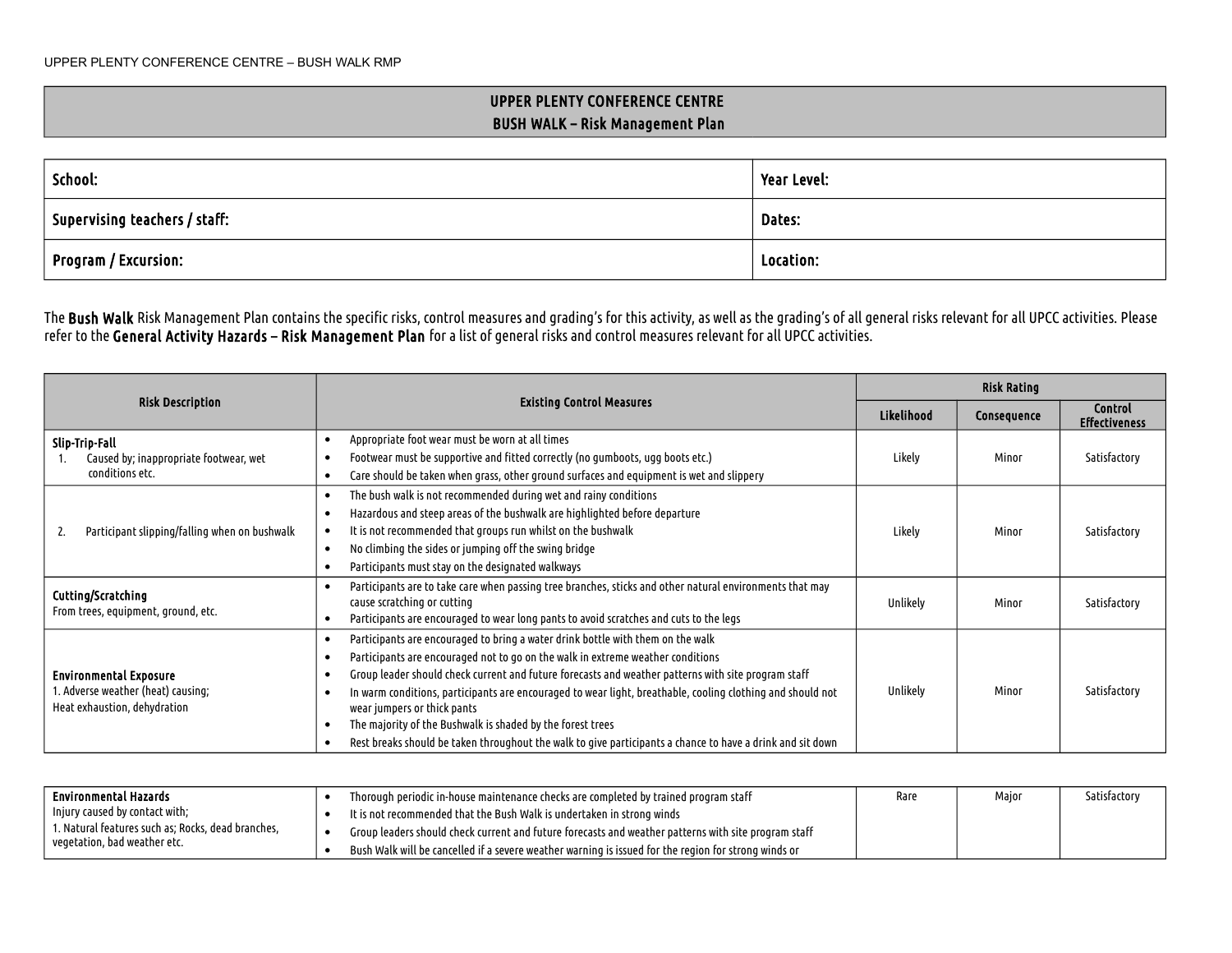## UPPER PLENTY CONFERENCE CENTRE – BUSH WALK RMP

|                                                                                                     | dangerous weather conditions<br>Participants are directed to stay away from hazardous areas                                                                                                                                                                                                                                                                                                                                                                                                                                                                                                        |          |              |              |
|-----------------------------------------------------------------------------------------------------|----------------------------------------------------------------------------------------------------------------------------------------------------------------------------------------------------------------------------------------------------------------------------------------------------------------------------------------------------------------------------------------------------------------------------------------------------------------------------------------------------------------------------------------------------------------------------------------------------|----------|--------------|--------------|
|                                                                                                     | Participants are warned about overhanging branches or vegetation                                                                                                                                                                                                                                                                                                                                                                                                                                                                                                                                   |          |              |              |
| 2. Burns/injury/smoke inhalation caused by bushfire                                                 | Group leader should check current and future forecasts and weather patterns with program host<br>Relevant internet sites should be checked for fire danger warnings                                                                                                                                                                                                                                                                                                                                                                                                                                | Rare     | Major        | Satisfactory |
| Difficult terrain<br>3.<br>Asthma                                                                   | Asthmatics should be identified from participant medical forms before commencing Bushwalk<br>Suitable medication and first aid should be readily accessible (user group must provide First Aid)<br>Asthmatics must carry inhalers with them whilst on the Bushwalk<br>Activity to be modified/cancelled at the discretion of the leader<br>Alternative activities may be arranged in conjunction with the program host and the group leader<br>Severe asthmatics should consider joining an alternative activity group<br>The radios must be used to contact Forest Edge Office for any assistance | Unlikely | Moderate     | Satisfactory |
| <b>Structure Failure</b><br>Bridge collapse                                                         | Maximum 3 people on the swing bridge at any time<br>Participants on the bridge are to walk across (no rocking, jumping or swinging)<br>Through periodic in-house maintenance checks are completed by trained program staff<br>Annual activity checks are completed by qualified professionals<br>If the structure is unsafe the activity is not to be undertaken until appropriate repairs have been completed                                                                                                                                                                                     | Rare     | Catastrophic | Satisfactory |
| People – Inappropriate participant behavior<br>Participant leaving group – missing/lost participant | Head count recommended at location plates or track junctions<br>Pre activity briefing to include instructions about staying between the group leaders and not to wander off<br>track<br>Minimum of two group leaders for each Bushwalk – one at the front and one at the rear                                                                                                                                                                                                                                                                                                                      | Rare     | Moderate     | Satisfactory |